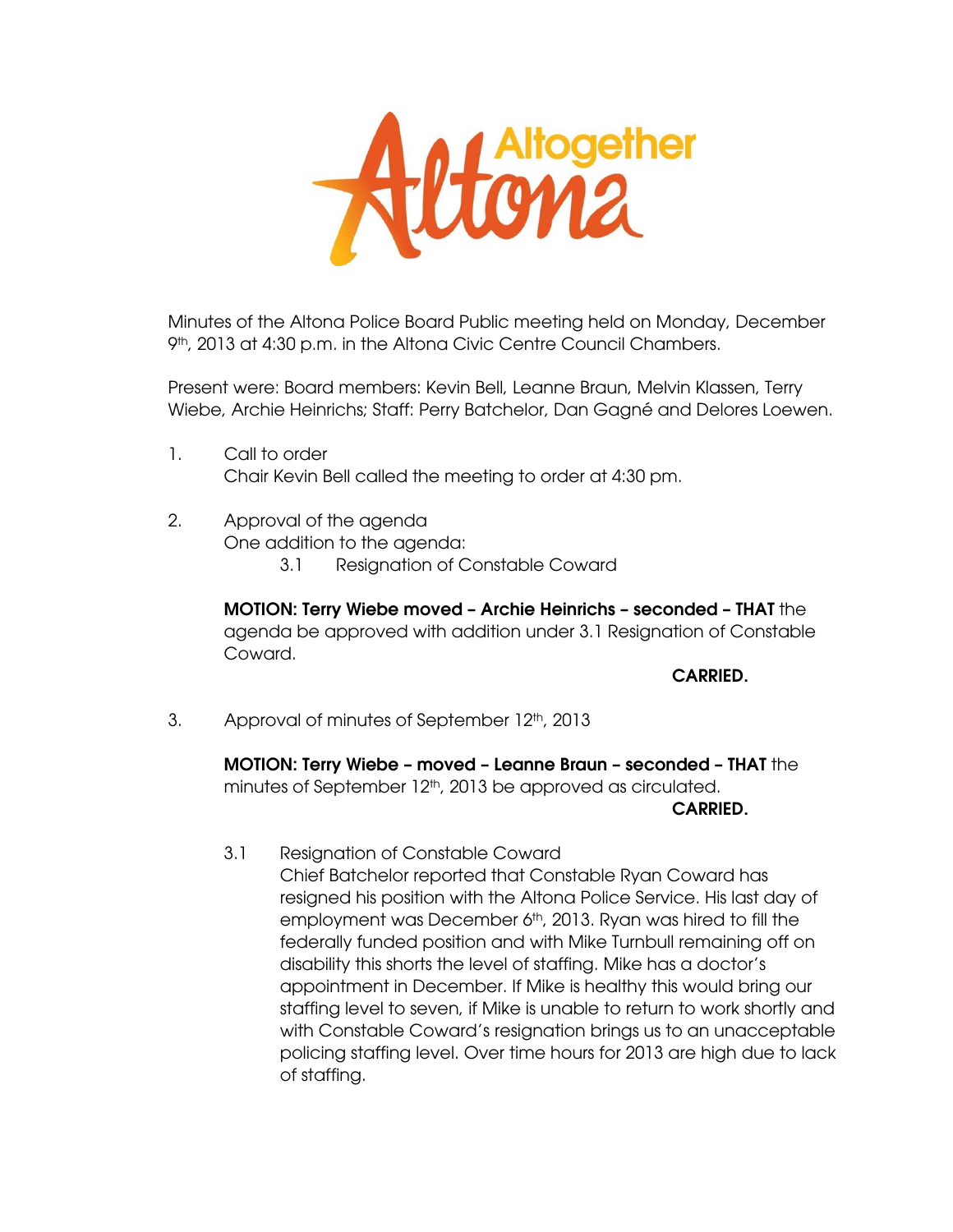4. Financial Update – Dan Gagné

Financial Services Officer Dan Gagné reviewed the 2013 actual financial statement. Staff costs are substantially lower than projection due to Sergeant Mike Turnbull's wage being budgeted for half the year, yet he was unable to return to work.

The 2014 budget included the return of Sergeant Mike Turnbull and reduction in salary and benefits due to the vacancy created by the resignation of Constable Coward. The 2014 budget includes the increase cost of the expansion of the Police Services as well as the additional utilities incurred by the increased space of the Police Service.

Board members held discussion on the shortage in staffing and whether the Chief of Police should take some shifts in order to level out the staffing shortage in the interim.

The Town of Altona has authorized an eight member Police Service in 2011. At present there is one officer plus the Chief during the day shift, and two officers during the night shift. With holidays and days off eight officers is a good number for rotation.

**RECOMMENDATION: Motion – Leanne Braun- moved – Kevin Bell – seconded THAT** The Altona Police Board recommends that the Town of Altona Council hire an additional officer to maintain the Altona Police Service status at seven fully operational officers.

**RECOMMENDATION:** The Altona Police Board recommends that the Town of Altona approve the proposed 2014 Altona Police Service budget.

5. Plum Coulee Policing Agreement

Dan Gagné reviewed changes to the Altona Police Services agreement with the Town of Plum Coulee. All changes have been highlighted.

**RECOMMENDATION: Terry Wiebe – moved – Leanne Braun – seconded THAT** the Altona Police Board recommend that the Councils of the Towns of Altona and Plum Coulee approve the agreement as presented.  **CARRIED.** 

- 6. Altona Police Service Monthly Report
	- 6.1 Plum Coulee September  $5<sup>th</sup>$  October 2013 Chief Batchelor reviewed report.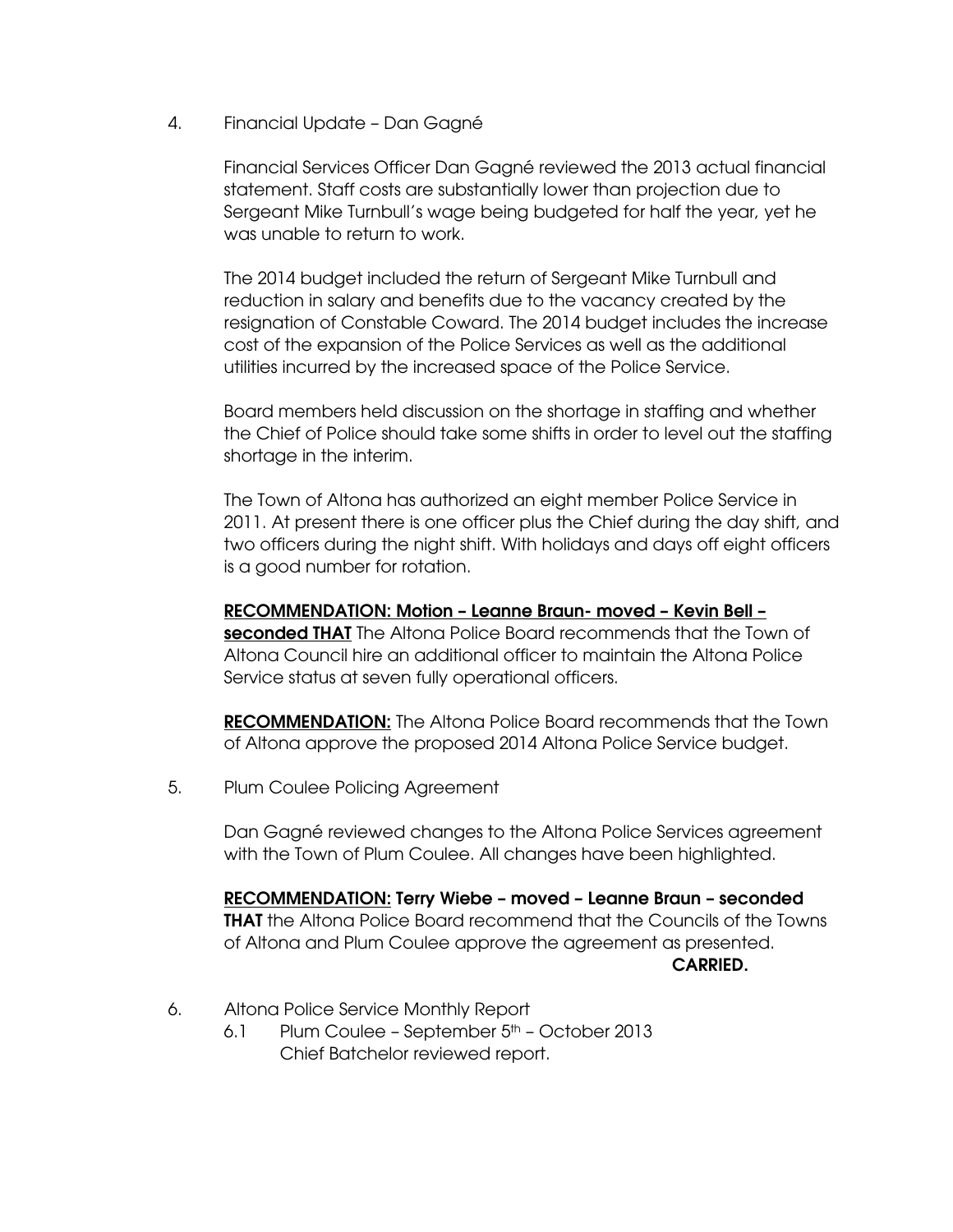6.2 Altona – August – November 2013 Chief Batchelor reviewed report.

**MOTION: Melvin Klassen – moved – Terry Wiebe –seconded – THAT** the Altona Police Board approve the Altona Police Service monthly reports as presented.

## **CARRIED.**

7. Annual Report to be writin by the Chair/Vice Chair

**ACTION:** Chair Kevin Bell and Vice Chair Leanne Braun will prepare and submit a written Annual Altona Police Board report within three months of December 31st, 2013 the Altona Police Board's fiscal year end.

- 8. Set 2014 Public meeting dates
	- Board members agreed on the following dates for their public meetings for 2014:

Thursday, January  $16<sup>th</sup>$ , 2014 at 4:30 pm. Thursday, April 10th, 2014 at 4:30 pm. Thursday, July  $10<sup>th</sup>$ , 2014 at 4:30 pm. Thursday, October 16<sup>th</sup>, 2014 at 4:30 pm.

**MOTION: Terry Wiebe – moved – Archie Heinrichs – seconded – THAT** the above noted dates for the 2014 Public Meetings for the Altona Police Board hereby be approved.

**CARRIED.** 

- 9. Review of Procedures and Policies
	- 9.1 Vision Statement/ Mission Statement

Board members held an exercise to develop a vision and mission statements for the Altona Police Service.

What are our core values? What is the Board's role? What are the Community needs and our values?

Our Core Values:

 Safety for Community and staff Peaceful/safe community – welcoming **Transparent**  Crime free (as it can be) Community Policing Fiscal responsibility